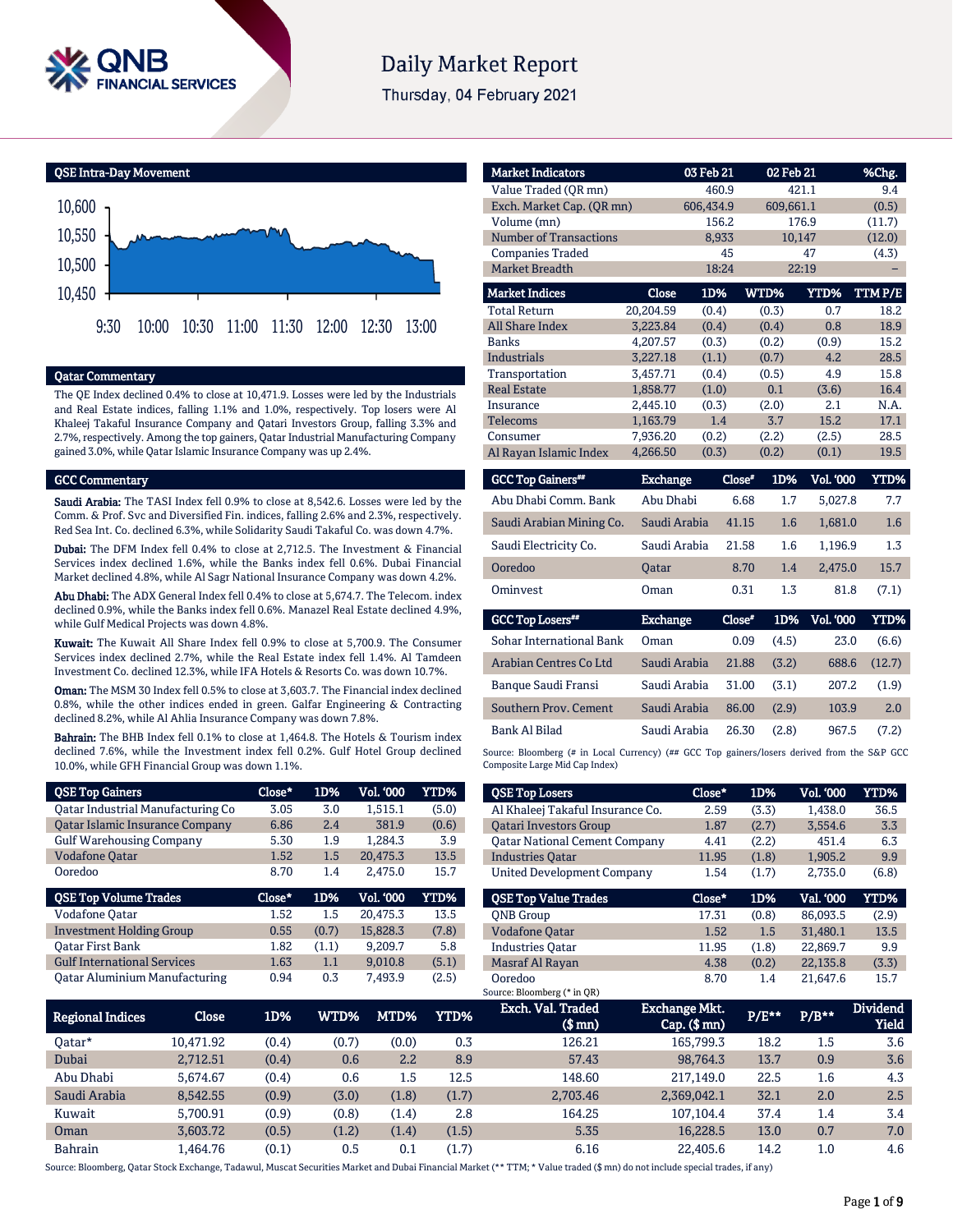### Qatar Market Commentary

- The QE Index declined 0.4% to close at 10,471.9. The Industrials and Real Estate indices led the losses. The index fell on the back of selling pressure from GCC and Foreign shareholders despite buying support from Qatari and Arab shareholders.
- Al Khaleej Takaful Insurance Company and Qatari Investors Group were the top losers, falling 3.3% and 2.7%, respectively. Among the top gainers, Qatar Industrial Manufacturing Company gained 3.0%, while Qatar Islamic Insurance Company was up 2.4%.
- Volume of shares traded on Wednesday fell by 11.7% to 156.2mn from 176.9mn on Tuesday. Further, as compared to the 30-day moving average of 174.7mn, volume for the day was 10.6% lower. Vodafone Qatar and Investment Holding Group were the most active stocks, contributing 13.1% and 10.1% to the total volume, respectively.

| <b>Overall Activity</b>        | Buy %* | Sell %* | Net (QR)       |
|--------------------------------|--------|---------|----------------|
| Oatari Individuals             | 30.70% | 32.74%  | (9,436,933.5)  |
|                                | 18.16% | 12.48%  |                |
| <b>Qatari Institutions</b>     |        |         | 26,144,210.3   |
| Qatari                         | 48.85% | 45.23%  | 16,707,276.9   |
| <b>GCC</b> Individuals         | 0.59%  | 0.70%   | (527, 921.7)   |
| <b>GCC</b> Institutions        | 1.40%  | 2.98%   | (7,250,924.3)  |
| <b>GCC</b>                     | 1.99%  | 3.68%   | (7,778,846.1)  |
| Arab Individuals               | 11.45% | 9.44%   | 9,279,406.7    |
| <b>Arab Institutions</b>       | 0.03%  |         | 139,775.0      |
| Arab                           | 11.48% | 9.44%   | 9,419,181.7    |
| <b>Foreigners Individuals</b>  | 2.45%  | 2.75%   | (1,371,457.1)  |
| <b>Foreigners Institutions</b> | 35.22% | 38.90%  | (16,976,155.3) |
| <b>Foreigners</b>              | 37.67% | 41.65%  | (18,347,612.5) |

Source: Qatar Stock Exchange (\*as a % of traded value)

## Earnings Releases, Global Economic Data and Earnings Calendar

#### Earnings Releases

| Company                   | Market       | Currency  | Revenue (mn)<br>402020 | % Change<br>YoY | <b>Operating Profit</b><br>(mn) 402020 | <b>% Change</b><br>YoY   | Net Profit<br>$(mn)$ 402020 | % Change<br>YoY |
|---------------------------|--------------|-----------|------------------------|-----------------|----------------------------------------|--------------------------|-----------------------------|-----------------|
| Saudi Arabian Mining Co.* | Saudi Arabia | <b>SR</b> | 18.579.8               | 4.8%            | 810.6                                  | $-8.5%$                  | (209.0)                     | N/A             |
| Dubai Financial Market*   | Dubai        | AED       | 351.8                  | 7.6%            | -                                      | $\overline{\phantom{0}}$ | 137.9                       | 14.3%           |
| Dubai Investments*        | Dubai        | AED       | 2.658.1                | $-7.7%$         | 876.5                                  | $-23.7%$                 | 347.9                       | $-47.1%$        |
| Emirates Driving Company* | Abu Dhabi    | AED       | 241.0                  | 15.1%           | 196.0                                  | 18.3%                    | 126.8                       | 20.4%           |

Source: Company data, DFM, ADX, MSM, TASI, BHB. (\*Financial for FY2020)

#### Global Economic Data

| <b>Date</b> | <b>Market</b> | <b>Source</b>                          | <b>Indicator</b>                    | Period     | <b>Actual</b> | Consensus                | <b>Previous</b> |
|-------------|---------------|----------------------------------------|-------------------------------------|------------|---------------|--------------------------|-----------------|
| 02/03       | <b>US</b>     | Mortgage Bankers Association           | <b>MBA Mortgage Applications</b>    | $29$ -Jan  | 8.1%          | $\overline{\phantom{0}}$ | $-4.1%$         |
| 02/03       | <b>US</b>     | Markit                                 | <b>Markit US Composite PMI</b>      | Jan        | 58.7          | -                        | 58              |
| 02/03       | <b>US</b>     | Markit                                 | <b>Markit US Services PMI</b>       | Jan        | 58.3          | 57.4                     | 57.5            |
| 02/03       | <b>US</b>     | <b>Institute for Supply Management</b> | <b>ISM Services Index</b>           | Jan        | 58.7          | 56.7                     | 57.2            |
| 02/03       | <b>UK</b>     | Markit                                 | Markit/CIPS UK Services PMI         | Jan        | 39.5          | 38.8                     | 38.8            |
| 02/03       | <b>UK</b>     | Markit                                 | Markit/CIPS UK Composite PMI        | Jan        | 41.2          | 40.6                     | 40.6            |
| 02/03       | EU            | Markit                                 | <b>Markit Eurozone Services PMI</b> | Jan        | 45.4          | 45                       | 45              |
| 02/03       | <b>EU</b>     | Markit                                 | Markit Eurozone Composite PMI       | Jan        | 47.8          | 47.5                     | 47.5            |
| 02/03       | EU            | Eurostat                               | PPI MoM                             | Dec        | 0.8%          | 0.7%                     | 0.4%            |
| 02/03       | <b>EU</b>     | Eurostat                               | PPI YoY                             | <b>Dec</b> | $-1.1%$       | $-1.2%$                  | $-1.9%$         |
| 02/03       | <b>EU</b>     | Eurostat                               | CPI MoM                             | Jan        | 0.2%          | $-0.1%$                  | 0.3%            |
| 02/03       | <b>EU</b>     | Eurostat                               | <b>CPI Estimate YoY</b>             | Jan        | 0.9%          | 0.6%                     | $-0.3%$         |
| 02/03       | <b>EU</b>     | Eurostat                               | <b>CPI Core YoY</b>                 | Jan        | 1.4%          | 0.9%                     | 0.2%            |
| 02/03       | Germany       | Markit                                 | <b>Markit Germany Services PMI</b>  | Jan        | 46.7          | 46.8                     | 46.8            |
| 02/03       | Germany       | Markit                                 | Markit/BME Germany Composite PMI    | Jan        | 50.8          | 50.8                     | 50.8            |
| 02/03       | France        | Markit                                 | <b>Markit France Services PMI</b>   | Jan        | 47.3          | 46.5                     | 46.5            |
| 02/03       | France        | Markit                                 | Markit France Composite PMI         | Jan        | 47.7          | 47                       | 47              |
| 02/03       | Japan         | Markit                                 | Jibun Bank Japan PMI Services       | Jan        | 46.1          | -                        | 45.7            |
| 02/03       | Japan         | Markit                                 | Jibun Bank Japan PMI Composite      | Jan        | 47.1          | $\qquad \qquad -$        | 46.7            |
| 02/03       | China         | Markit                                 | <b>Caixin China PMI Composite</b>   | Jan        | 52.2          | -                        | 55.8            |
| 02/03       | China         | Markit                                 | Caixin China PMI Services           | Jan        | 52            | 55.5                     | 56.3            |
| 02/03       | India         | Markit                                 | <b>Markit India PMI Services</b>    | Jan        | 52.8          | -                        | 52.3            |
| 02/03       | India         | Markit                                 | Markit India PMI Composite          | Jan        | 55.8          | -                        | 54.9            |

Source: Bloomberg (s.a. = seasonally adjusted; n.s.a. = non-seasonally adjusted; w.d.a. = working day adjusted)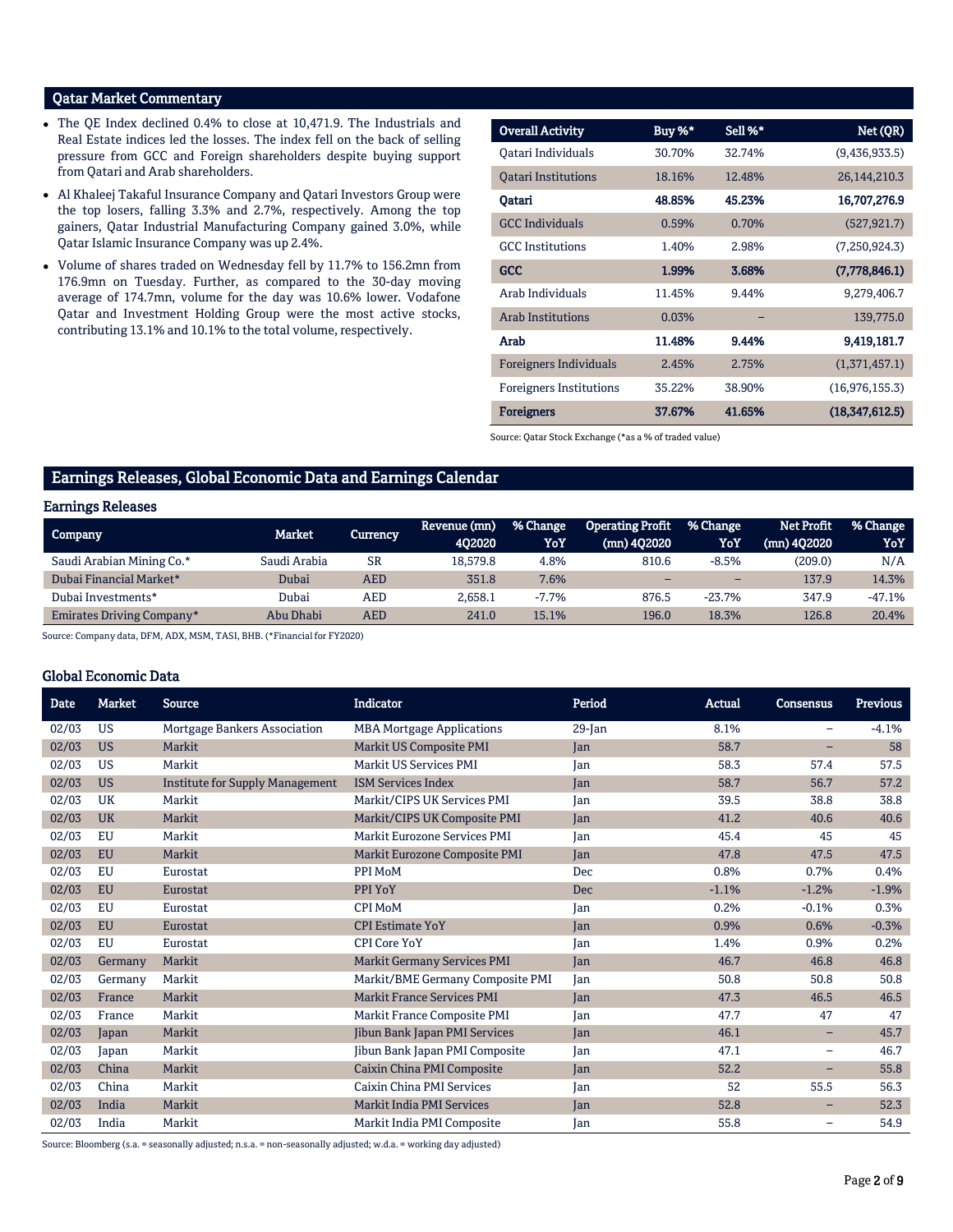| <b>Tickers</b> | <b>Company Name</b>                                  | Date of reporting 4Q2020 results | No. of days remaining | <b>Status</b> |
|----------------|------------------------------------------------------|----------------------------------|-----------------------|---------------|
| QGTS           | <b>Qatar Gas Transport Company Limited (Nakilat)</b> | $7-Feb-21$                       | 3                     | Due           |
| <b>BRES</b>    | <b>Barwa Real Estate Company</b>                     | 8-Feb-21                         | 4                     | Due           |
| QCFS           | Oatar Cinema & Film Distribution Company             | 8-Feb-21                         | 4                     | Due           |
| IQCD           | <b>Industries Oatar</b>                              | 8-Feb-21                         | 4                     | Due           |
| <b>DHBK</b>    | Doha Bank                                            | 8-Feb-21                         | 4                     | Due           |
| QAMC           | <b>Qatar Aluminum Manufacturing Company</b>          | 14-Feb-21                        | 10                    | Due           |
| <b>OATI</b>    | <b>Qatar Insurance Company</b>                       | 14-Feb-21                        | 10                    | Due           |
| <b>QEWS</b>    | <b>Qatar Electricity &amp; Water Company</b>         | 14-Feb-21                        | 10                    | Due           |
| <b>ORDS</b>    | Ooredoo                                              | 14-Feb-21                        | 10                    | Due           |
| QIMD           | <b>Qatar Industrial Manufacturing Company</b>        | 14-Feb-21                        | 10                    | Due           |
| <b>OLMI</b>    | OLM Life & Medical Insurance Company                 | 17-Feb-21                        | 13                    | Due           |
| <b>GISS</b>    | <b>Gulf International Services</b>                   | 18-Feb-21                        | 14                    | Due           |
| <b>DOHI</b>    | Doha Insurance Group                                 | 22-Feb-21                        | 18                    | Due           |
| <b>MPHC</b>    | <b>Mesaieed Petrochemical Holding Company</b>        | 23-Feb-21                        | 19                    | Due           |
| <b>MERS</b>    | Al Meera Consumer Goods Company                      | 23-Feb-21                        | 19                    | Due           |

## **News**

#### Qatar

 UDCD's bottom line rises 24.6% YoY and 1340.7% QoQ in 4Q2020 – United Development Company's (UDCD) net profit rose 24.6% YoY to QR130.1mn in 4Q2020 (3Q2020: QR9.0mn; +1340.7% QoQ).The company's Revenue came in at QR326.3mn in 4Q2020, which represents a decrease of 22.1% YoY. However, on QoQ basis Revenue rose 14.1%. In FY2020, UDCD recorded net profit of QR226.1mn as compared to QR423.3mn in FY2019. EPS amounted to QR0.064 in FY2020 as compared to QR0.120 in FY2019. UDCD's Board of Director's recommended the distribution of QR177mn as dividends, equivalent to 5% of the par value. UDCD's Chairman, Turki bin Mohamed Al-Khater said, "Despite the challenges that businesses have faced in 2020 as a result of the coronavirus pandemic, UDCD was able to maintain development activities throughout the year where we succeeded in completing the planned development phases at The Pearl-Qatar and Gewan Island." In line with its business plan to develop promising projects, UDCD awarded contracts worth QR1.5bn for the Gewan Island's mixed-use buildings, landscape and infrastructure works. This is in addition to signing technical services and management and operation pacts with Corinthia Hotels, and its connected golf course and beach club in Gewan Island, besides the new Yacht Club at The Pearl-Qatar. "All these investments will ensure UDCD's sustainable growth and the creation of new opportunities and revenue sources over the long term," he said, adding the proposed dividends are in line with value of the real estate projects that it is developing and cash outflow that will be spent on these projects in 2021 in accordance with its five-year business plan. UDCD's President and Chief Executive. Ibrahim Jassim al-Othman said the stability in occupancy rates at The Pearl-Qatar contributed to achieving recurring revenues from residential and retail leasing, in addition to the sale of residential units and plots in 2020. Residential occupancy further thrived with 140 new rental contracts signed for UDCD properties and it also succeeded in achieving returns from the sale of 31 completed residential units at The Pearl-Qatar and the sale of 95% of residential units under construction in Al Mutahidah Towers. This is in addition to the sale of all

completed villas and low-rise building plots in Giardino Village as well as all residential plots in Qanat Quartier Marina. In Gewan Island, UDCD finalized the sale of 70% of residential land plots. The retail leasing witnessed an increase of 125% in new leased retail space in 2020 compared to 2019 and the opening of 28 new retail brands at The Pearl-Qatar, across the three main retail hubs in Porto Arabia, Medina Centrale and Qanat Quartier, al-Othman said. UDCD achieved major strides in the development of Gewan Island, with the completion of major marine works simultaneously with ongoing infrastructure works and it also completed main foundation works and started installing support pylons of Gewan Island's main entrance bridge. (QSE, Gulf-Times.com)

 QNB Group announced as Official Middle East and Africa Supporter and Official Qatari Bank of FIFA World Cup 2022 – QNB Group, the largest financial institution in the Middle East and Africa, was today unveiled as an Official Middle East and Africa Supporter of the FIFA World Cup Qatar 2022 as well as the Official Qatari Bank of the tournament. As an Official Middle East and Africa Supporter of the FIFA World Cup Qatar 2022, QNB will be granted various assets and rights across the region, as well as branding exposure in the Host Cities. The group has an extensive network of ATMs and locations and will be the sole provider of on-site ATMs at all eight FIFA World Cup Qatar 2022 stadiums. QNB Group's CEO, Abdulla Mubarak Al Khalifa said, "We are extremely proud to announce QNB's role as an Official Middle East and Africa Supporter of the FIFA World Cup 2022 and as the Official Qatari Bank of the FIFA World Cup Qatar 2022. QNB's brand, the most valuable banking brand in the Middle East and Africa, will prove influential in making the tournament a success that will be remembered for generations." Additionally, the agreement covers the upcoming FIFA Club World Cup, where QNB is participating as the Official Qatari Bank of the FIFA Club World Cup Qatar 2020. The tournament will bring together six top teams from around the world to compete for the most prestigious honor in global club football and is set to be held in Doha, with matches taking place from 4 to 11 February 2021. (Press Release)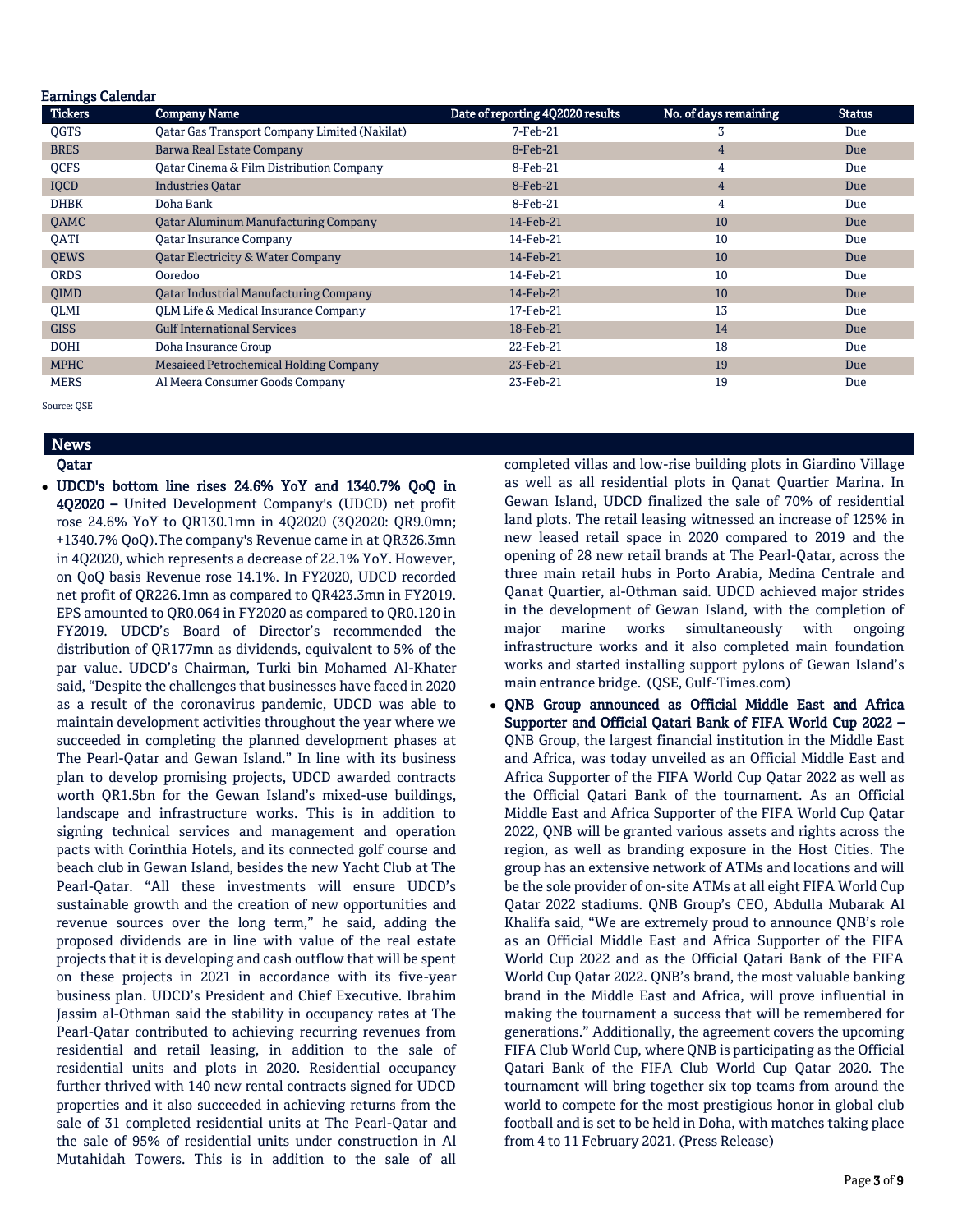- QLMI's board of directors to meet on February  $17 QLM$  Life & Medical Insurance Company (QLMI) has announced that its board of directors will be holding a meeting on February 17, 2021. The agenda includes  $-$  (1) To approve the minutes of the 1st Board Meeting held on December 30, 2020, (2) To discuss the Managing Director's memo regarding the results and performance of the company for the Year 2020, (3) To review and approve the Consolidated Financial Statements of QLMI and the Auditor's report for the financial year ending on December 31, 2020, (4) To review and approve the consolidated budget of QLMI for the financial year 2021, (5) To discuss and recommend dividend for the year 2020, (6) To determine the Board of Directors' remuneration for the year 2020 payable to the erstwhile board members, (7) To discuss and approve the date and time for holding Annual General Meeting of the year 2020, (8) To discuss and receive an update on QLMI's Investments portfolio and performance for the Year 2020, (9) To discuss and receive an update on QLMI's risk management initiatives and approval of ORSA report for the Year 2020. (QSE)
- QAMC postpones its board meeting The meeting of the board of directors of Qatar Aluminium Manufacturing Company (QAMC) to discuss the financial results of the company for the financial year ended December 31, 2020, which was to be held on February 04, 2021 will now be held on February 14, 2021. This will allow the board to review the company's business performance and business plan in more details. (QSE)
- BRES to hold its investors relation conference call on February 11 – Barwa Real Estate Company (BRES) announced that the conference call with the Investors to discuss the financial results for the Annual 2020 will be held on February 11, 2021 at 01:30 pm, Doha Time. (QSE)
- Qatar's non-energy sector growth re-accelerates in January The latest Purchasing Managers' Index (PMI) survey data from Qatar Financial Centre and IHS Markit signaled a strengthening rate of expansion in the non-energy private sector economy in January. Growth rates for both business activity and new business accelerated notably during the month and were among the sharpest registered since the survey began in April 2017. Evidence of a sustained recovery was apparent as the non-oil sector geared up hiring for the longest period in the PMI's history. Employment growth was maintained for a surveyrecord equaling fourth straight month, and expectations for output remained positive. January data also signaled lower average input prices, enabling firms to reduce their selling prices slightly. The PMI rose from 51.8 in December to 53.9 in January, signaling the strongest overall improvement in nonenergy business conditions in five months. Moreover, the PMI was at the fourth-highest level ever registered by the survey, below the peaks seen last July (59.8) and August (57.3) when the economy rebounded rapidly from the first wave of COVID-19, and lower than that recorded in October 2017 (56.3) when domestic production boomed after inducement generated by the blockade. In comparison, since the series began in April 2017 the PMI has trended at 49.7, registering current performance well above the norm. Sub-sector PMI readings indicated that construction was the strongest-performing area in January (55), followed by manufacturing (54.8), wholesale and retail (53) and services (52.9) respectively. All four indices

were above their trends in the fourth quarter of 2020. The 2.1 point rise in the headline PMI in January was generated by the two largest components like new orders and output. These both registered the third-fastest rates of expansion in the survey history, slower only than the rapid rebounds seen last July and August in the survey's history. The employment and stocks of purchases components also had positive contributions to the PMI, but to slightly lesser degrees than in December. The final component, suppliers and delivery times, had a fractionally negative contribution to the PMI (although suppliers' delivery times improved during the month, this impact is inverted in the PMI calculation). Companies reported a notable pick-up in customer numbers and new projects at the start of 2021. Outstanding business rose for the fourth successive month, although the increase was only modest as capacity was expanded. Purchasing activity rose for a survey-record seventh consecutive month, but supply chains proved resilient with input delivery times even improving slightly since December. (Qatar Tribune)

- Qatar re-imposes some COVID curbs The Cabinet has reimposed several COVID-19 restrictions to ensure health and safety of all members of society. The decisions will go into effect from Thursday. The only exception will be the decision on banning indoor and outdoor weddings, which goes into effect starting February 7 until further notice. As per the decision, a maximum of 80% of the employees in both the government and private sectors will be allowed at their workplace, while the remaining 20% can work remotely from their homes or upon request, depending on the circumstances. A maximum of 15 people will be allowed in a meeting in both the government and private sectors, with precautionary measures in place. (Qatar Tribune, Gulf-Times.com)
- GAC to set up contract logistics facility in Qatar Free Zones Shipping and logistics services provider GAC has signed an agreement with the Qatar Free Zones Authority (QFZA) to establish a contract logistics facility and office in the Ras Bufontas Free Zone. The agreement will play an important role in expanding the logistics offerings for QFZA and Qatar, strengthening supply chains and bolstering Qatar's position as a global hub for trade. The purpose-built 27,000 square meters multi-user contract logistics facility, due to be completed in the first quarter of 2022, will be built from sustainable materials, partly fueled by solar power, have several energy-saving features and uses recycled water in its operations. The warehouse will serve key sectors, including fast-moving consumer goods (FMCG), food and beverage (F&B), fashion, sports, energy, aerospace, and healthcare. It will maintain temperatures ranging from -18°C to +22°C to support cold chain operations and will feature dedicated mezzanine levels for value-added services activities, such as component assembly, repacking, and labeling to enhance customers' supply chains. (Gulf-Times.com)
- Qatar Airways' key role in national economy; contributes 4.9% to country GDP - Qatar Airways plays a very important part of the country's GDP, contributing 4.9% to its GDP, according to airline's Chief, HE Akbar Al-Baker. "Indirectly, we contribute nearly 11% (to Qatar's GDP)", Al-Baker said citing an Oxford Economics report in an interview with Qatar TV. "You can see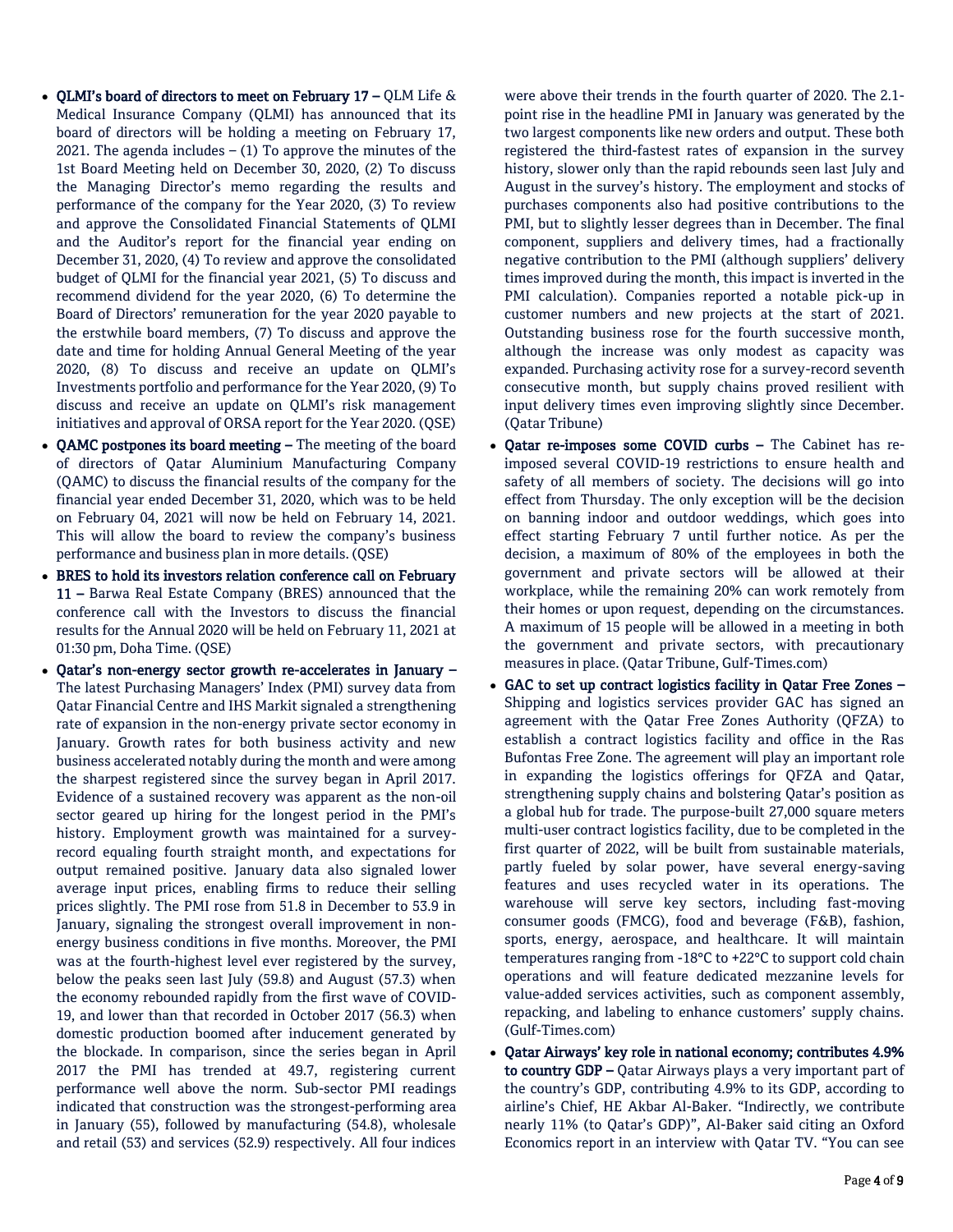aviation plays an important part in the nation economy. And it was aviation investment of Qatar that circumvented the blockade when it was imposed on us in 2017," Al-Baker noted. On the role of airfreight, the Qatar Airways Groups' Chief Executive said, "Air cargo plays a very vital role in our fleet. As a matter of fact the four aircraft that we took last year were aircraft that were ordered several years ago." (Gulf-Times.com)

 Al-Baker: Qatar Airways 'committed' to take all aircraft ordered – Qatar Airways is committed to take all the aircraft the national carrier has ordered, said group Chief Executive Akbar al-Baker and noted the airline has pushed the deliveries over nearly eight years in view of the pandemic crisis. "Recently I told CNN that we are committed to take all the aero planes we have ordered. What I did not confirm was that we would take large numbers of aircraft, which we were supposed to take before COVID-19," Al-Baker told Qatar TV in an interview. "So what we have done with both Boeing and Airbus is that we have pushed the deliveries over nearly eight years instead of taking those large numbers of aircraft in a period of three to four years. The new deliveries are to substitute aero planes that are going out of the fleet aero planes at QR fleet is the youngest of any airline fleet in the world – and we want to keep it that way. So we are replacing old aero planes with newer ones. He added, "Because of COVID-19 and because of the reduction in flying, and because 20% of our fleet is grounded, we are pushing back the deliveries to up to 2028 or 2029." (Gulf-Times.com)

#### International

- US private payrolls rebound; services industry activity gains steam - US private payrolls rebounded more than expected in January, suggesting the labor market recovery was back on track after the economy shed jobs in December as soaring COVID-19 infections hurt operations in the leisure and hospitality industry. There was also encouraging news on the embattled services sector, with other data on Wednesday showing activity racing to its highest level in nearly two years in January amid an acceleration in new orders and employment. The upbeat reports likely reflected nearly \$900bn in additional pandemic relief provided by the government in late December. If the solid hiring is confirmed in the government's closely watched employment report on Friday, that could complicate President Joe Biden's push for a \$1.9tn package to speed up the economic recovery, which has met with resistance from some lawmakers worried about the ballooning national debt. Authorities have started to ease restrictions on businesses amid signs of a peak in the recent coronavirus wave, though a new strain of the virus has been reported in many states. The ADP National Employment Report showed private payrolls increased by 174,000 jobs last month after dropping by 78,000 in December. Economists polled by Reuters had forecast private payrolls would rebound by 49,000 in January. The gains in hiring were broad, though the pace was half of the 347,000 monthly average job growth in the last six months of 2020. The ADP report is jointly developed with Moody's Analytics. (Reuters)
- White House economic advisers say unemployment forecast demands 'immediate action' - Two top White House economists on Wednesday pushed back against overly rosy interpretations

of the Congressional Budget Office's economic forecasts, and called for immediate action to avert the risk of persistent and long-lasting US unemployment. Jared Bernstein and Heather Boushey, members of the Council of Economic Advisers, said the CBO's "dire" forecast that 7mn people will still be out of work in 2021 underscored the urgency of President Joe Biden's \$1.9tn rescue plan. "The costs of inaction are far higher than the costs of acting too aggressively," they wrote in a lengthy blog post viewed by Reuters. "We should not wait for years for the economy to return to full employment and get the economy back to pre-pandemic expectations." (Reuters)

- ISM survey: US service sector activity near two-year high in January - US services industry activity raced to its highest level in nearly two years in January, with growth in new orders and employment accelerating, raising cautious optimism that the beleaguered sector was turning the corner. The Institute for Supply Management (ISM) said on Wednesday its nonmanufacturing activity index increased to a reading of 58.7 last month. That was the highest reading since February 2019 and followed 57.7 in December. The index is now above its prepandemic level. A reading above 50 indicates growth in the services sector, which accounts for more than two-thirds of US economic activity. Economists polled by Reuters had forecast the index at 56.8. The ISM revised data going back to January 2012. The services industry has borne the brunt of the COVID-19 pandemic, which has forced authorities to impose restrictions on businesses like restaurants and bars. Consumers have also stayed away from other businesses and venues which attract crowds. The pandemic has shifted spending away from services to goods. Consumer spending on services is about 7.5% lower than before the outbreak of the virus in the US. The distribution of vaccines has offered hope of bringing the pandemic under control. The ISM survey's measure of new orders for the services industry shot up to a six-month high of 61.8 from a reading of 58.6 in December. Backlog orders recovered, though export orders contracted as a global resurgence in the coronavirus led to renewed lockdowns in some of the US' trade partners. (Reuters)
- Eurozone downturn deepened in January as lockdowns hit services - The Eurozone's economic downturn deepened in January as renewed restrictions to quell the spread of the coronavirus hit the bloc's dominant service industry hard, offsetting a robust performance by manufacturers, a survey showed. Coronavirus cases have been soaring again and governments across the continent have renewed tough lockdown measures, clamping down on public life and forcing hospitality and entertainment venues to close their doors. IHS Markit's final January Composite Purchasing Managers' Index (PMI), seen as a good guide to economic health, fell to 47.8 from December's 49.1 but was a touch above a flash reading of 47.5. Anything below 50 indicates a contraction. A PMI covering the service industry fell to 45.4 from December's 46.4 but came in higher than the 45.0 flash reading. A manufacturing PMI on Monday showed factory growth remained robust at the start of the year but the pace waned. Business activity across the German service sector contracted for a fourth month running in January as a stricter lockdown hit businesses and put Europe's largest economy on track for a first-quarter contraction. Meanwhile, French service sector activity slowed, albeit not as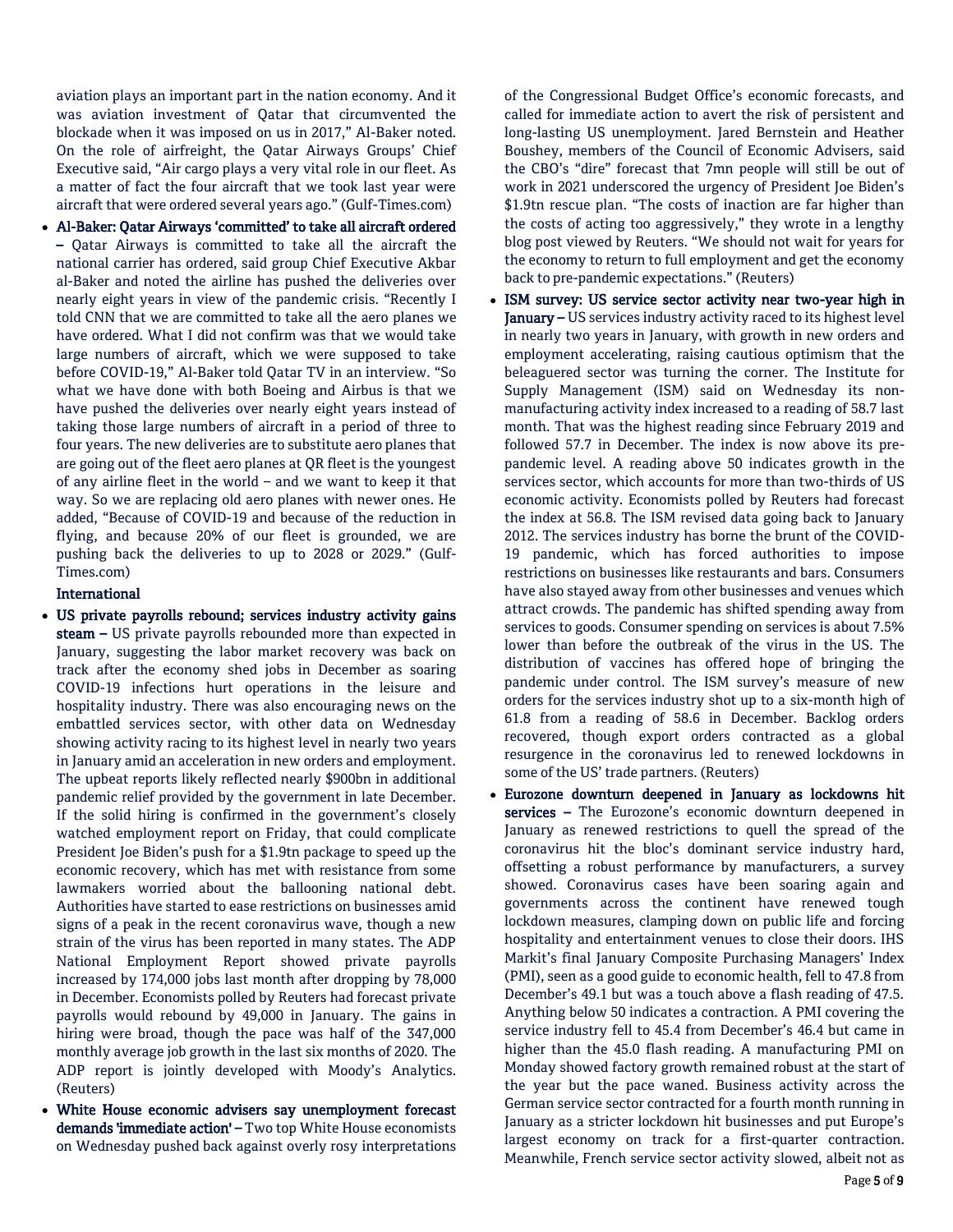much as initially thought, weighing on broader private sector business. Italy and Spain also saw services activity shrink. In Britain, outside the European Union, a third national coronavirus lockdown has put the economy on course for a sharp contraction in early 2021, but services companies buoyed by progress on vaccinations - were confident about recovery. (Reuters)

- Eurozone inflation surges, a communications headache for ECB – Eurozone inflation surged well past expectations last month, driven by rising energy costs and a German tax increase, posing a potential communications challenge for the European Central Bank. Inflation has undershot the ECB's nearly 2% target for most of the past decade. The bank has promised ultra-easy policy for years to come, with price pressures muted and a recovery from a pandemic-induced recession dragging out. But a surge in prices, even if temporary as many policymakers expect, could make it more difficult to justify exceptional stimulus, particularly in Germany, the Eurozone's biggest economy, which has viewed copious monetary printing with deep skepticism for years. Annual inflation in the 19 countries sharing the euro jumped to 0.9% in January from -0.3% over the previous four months, Eurostat said on Wednesday, the highest rate in nearly a year and beating economists' expectation for 0.5%. The surge was primarily driven by the reversal of an earlier German tax cut, a rise in energy costs as oil prices surged and higher food prices, even as the cost of imported goods fell over the previous month. Underlying inflation showed a similar surge. Inflation excluding food and energy costs, a key indicator watched by the ECB, rose to 1.4% from 0.4%. A narrower gauge that also excludes alcohol and tobacco rose to 1.4% from 0.2%. Anticipating this surge, the ECB has already warned against taking this technical rebound for the return of sustained inflation. (Reuters)
- Foreign tourists in Spain fell to 51-year low in 2020 The number of foreign tourists who visited Spain in 2020 fell by more than 80% to 19 million, a level not seen since 1969, official data showed on Wednesday, as the coronavirus pandemic devastated one of the country's most crucial industries. Tourist arrivals fell 85% year-on-year in December, after authorities imposed new travel restrictions to curb a new increase in COVID-19 infections. Tourists spent 86.1% less in December than in the same month a year earlier, INE said. For 2020, tourists spent 19.7bn Euros (\$23.71bn), 78.5% less. Spain has been one of the hardest-hit countries by the pandemic in Europe. While vaccinations are slowly being rolled out, it reported 29,604 new cases on Tuesday, down from recent highs of more than 40,000 and pushing the overall tally to 2.85mn. Gripped by a third wave of infections, the death toll jumped by 724 to 59,805 people in the biggest one-day rise since April. While tourism accounted for around 12% of GDP in 2019, activity plunged in 2020. Though there are no official data on how much the sector contributed in 2020, Funcas analyst Maria Jesus Fernandez forecast it was around 4% or 5% of GDP. (Reuters)
- IHS Markit: Brazil PMIs show economic activity shrinks in January for first time since July  $-$  Private sector business activity in Brazil shrank in January for the first time since July, a purchasing managers' survey showed on Wednesday, as a

surging COVID-19 second wave threatens to hit economic growth in the first quarter and even push it into reverse. The decline in activity was led by the dominant services sector, which shrank for the first time since August and at the fastest rate since July, according to IHS Markit's latest PMI survey. The headline Brazil services PMI fell to 47.0 from 51.1 in December. The composite PMI including manufacturing fell to 48.9 from 53.5, snapping a run of five months of growth. A PMI reading above 50.0 signals expansion, and a reading below shows contraction. "The January PMI survey results indicate that the Brazilian economy is at risk of going back into contraction in the opening quarter of 2021 as a spike in COVID-19 cases heavily impacted on the private sector," said Pollyanna De Lima, economics associate director at IHS Markit. "Manufacturing managed to stay in expansion mode, though growth rates eased noticeably since the end of 2020. The larger service sector, however, suffered a blow from squeezed income and a subsequent deterioration in demand," she said. As a result, new business, output and employment all fell in the month. The services employment index fell to 48.2 from 49.3, marking the second month of job losses. That pulled the composite employment index across manufacturing and services down to 48.9 from 50.4. The services new business index fell to its first contractionary reading since July, IHS Markit said. Inflationary pressures remained firm, IHS Markit said. (Reuters)

#### Regional

- OPEC+ pledges to pursue rebalancing of oil market OPEC+ said it will keep pushing to quickly clear the oil surplus left behind by the pandemic, a bullish signal for prices that have already surged to a one-year high. Ministers led by Saudi Arabia and Russia "stressed importance of accelerating market rebalancing without delay" amid "uncertain" prospects for the global economy and oil demand yesterday. The OPEC and its allies have taken a two month pause while restoring some of the millions of barrels of crude output they halted when the coronavirus emerged to crush fuel demand last spring. Saudi Arabia is tightening supplies further this month and next with an extra cut of 1mn bpd. The committee left any discussion about what to do after the two-month hiatus ends to its next full ministerial meeting in early March. OPEC+ is currently withholding just over 7mn barrels of daily output, or roughly 7% of global supplies. (Peninsula Qatar)
- Saudi non-oil private sector continues solid growth in January Saudi Arabia's non-oil private sector grew strongly in January, its fifth straight month of expansion, as output soared and firms were hopeful of a substantial economic recovery, a survey showed on Wednesday. The seasonally adjusted IHS Markit Saudi Arabia Purchasing Managers' Index (PMI) rose slightly to 57.1 in January from 57.0 in December. The 50.0 mark separates growth from contraction. The January and December readings were the highest since November 2019 and above the series average of 56.9, according to a Reuters calculation based on the PMI data. "The country has been helped by low case numbers, while other parts of the world have suffered a spike in infections that risks derailing the upturn in the global economy," said David Owen, economist at survey compiler IHS Markit. The headline index's rise was supported by the sharpest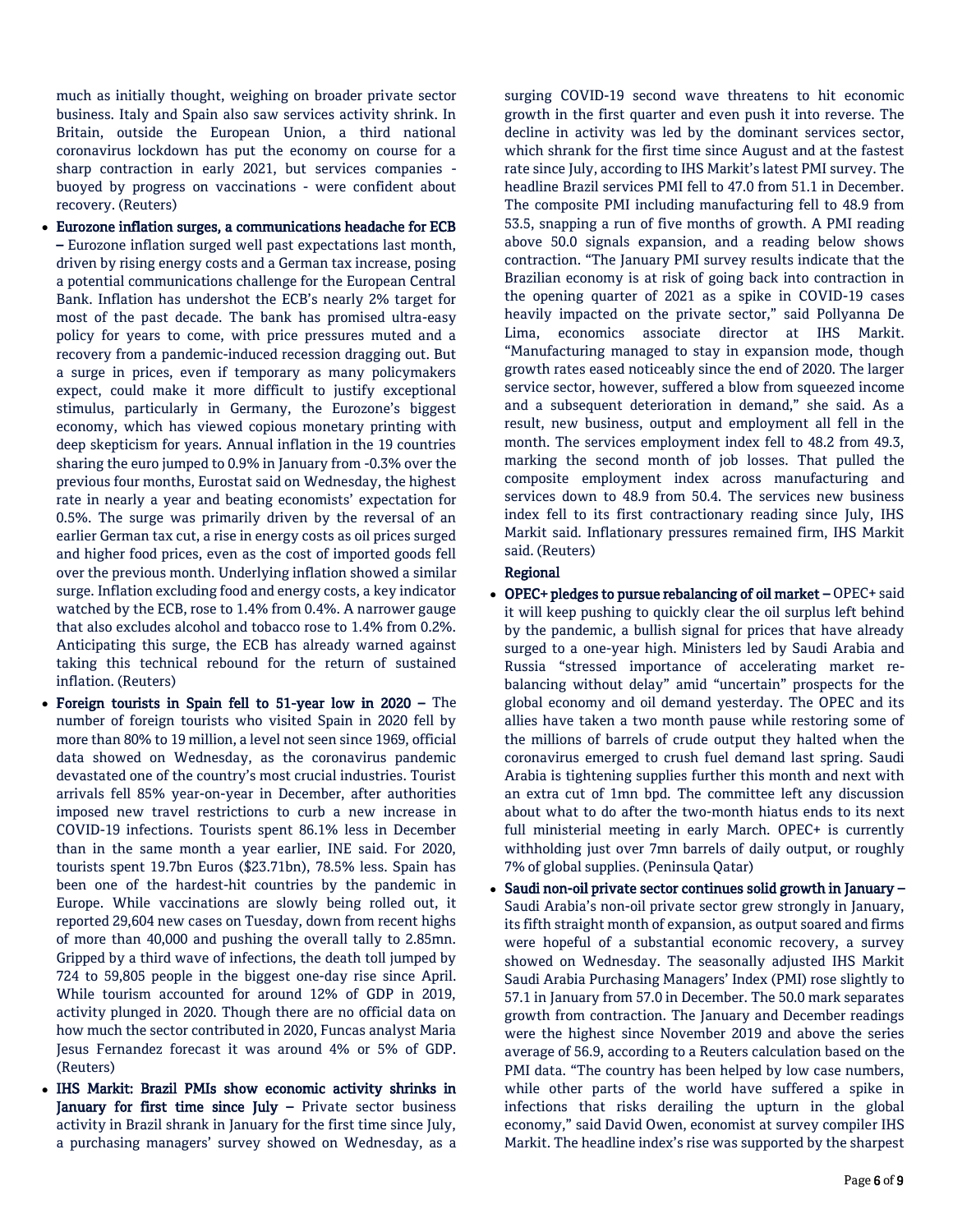growth in business activity in 15 months - output rose to 61.2 in January from 59.0 in December. "While client demand has soared in recent months, this has not fed through into rising employment numbers as January data signaled a slight reduction in workforces. Firms indicated that excess capacity was sufficient to deal with incoming work and reduce backlogs as well." (Reuters)

- RJHI posts 4.3% YoY rise in net profit to SR10,596mn in FY2020 – Al Rajhi Bank (RJHI) recorded net profit of SR10,596mn in FY2020, an increase of 4.3% YoY. Total operating profit rose 6.3% YoY to SR20,721mn in FY2020. Total income from special commissions/investments rose 2.4% YoY to SR17,378mn in FY2020. Total assets stood at SR468.8bn at the end of December 31, 2020 as compared to SR384.1bn at the end of December 31, 2019. Loans and advances stood at SR315.7bn (+26.4% YoY), while clients' deposits stood at SR382.6bn (+22.5% YoY) at the end of December 31, 2020. EPS came in at SR4.24 in FY2020 as compared to SR4.06 in FY2019. (Tadawul)
- UAE non-oil private sector mild growth unchanged in January Mild growth in the UAE's non-oil private sector was unchanged in January as business activity grew solidly and employment increased for the first time in over a year, although sales growth weakened, a survey showed on Wednesday. The seasonally adjusted IHS Markit UAE Purchasing Managers' Index (PMI), which covers manufacturing and services, was at 51.2 in January, steady from December when it rose above the 50.0 mark that separates growth from contraction for the first time since September. While the reading marks the index's jointhighest reading since August 2019, it signaled only a marginal improvement in business conditions from the end of last year and was well below the series' average of 54.2. "Compared to the results seen throughout 2020, the latest data indicated more favorable business conditions. However, with firms still having to make up lost ground from the COVID-19 lockdown, the pace of recovery so far appears subdued," Economist at survey compiler IHS Markit, David Owen said. (Reuters)
- Pandemic's second wave threatens to derail Dubai's tourism surge – A second wave of coronavirus infections threatens to upend a tourism boom in Dubai that provided salve to its battered economy, although with so few places open globally its hospitality sector hopes tourists will keep coming. Dubai, one of the few destinations open to international travelers since July, has yet to impose the toughest restrictions after record daily infections in the UAE, in the hope that vaccinations will spare a repeat of last year's lockdown. But after a rush of visitors during December, hotel chain RIU saw a "significant slowdown" in January bookings in Dubai after some countries tightened entry restrictions for those travelling from the UAE, SVP Sales & Business Development Indian Ocean, Oliver Kluth said. British and Israeli tourists largely disappeared from the city's sandy beaches after the UK and Israel demanded those coming from the Gulf state to quarantine. Denmark - then Britain - suspended flights from the UAE. The moves came as daily infections tripled over the past month to hit a record 3,966 on January 28 in the UAE, which is now battling its biggest outbreak since the pandemic begun. The Gulf state does not give a breakdown for each Emirate, but some doctors told

Reuters that private hospitals in Dubai were admitting sick patients for the first time in months. (Reuters)

- Abu Dhabi's CPI down 2.6% YoY in November Abu Dhabi's Consumer Price Index (CPI) declined by 2.6% YoY in November 2020, maintaining its negative rates for the 18th consecutive month. The index recorded 108 points in November 2020, when compared to 110.3 points in the same month of 2019, according to recent data by the Statistics Centre Abu Dhabi (SCAD). On a monthly basis, the Emirate's CPI went up 0.1% to 107.5 points in November 2020 from 107.3 points in October 2020. During the first eleven months of 2020, the consumer prices retreated by 2.4%, when compared to the corresponding period of 2019. The prices of recreation and culture group dropped by 21.8% YoY in the January-November period of 2020, contributing to 50.5% of the overall decrease in Abu Dhabi's CPI. The prices of the housing, water, electricity, gas, and fuel group decreased by 3.1% during the January-November period of 2020, compared to the same period in 2019. On the other hand, the prices of the food and beverages group rose by 5.8% in the first eleven months of 2020, compared to the corresponding period of 2019. (Zawya)
- Kuwait's government transfers last of performing assets to the country's sovereign wealth fund - Kuwait's government has transferred the last of its performing assets to the country's sovereign wealth fund in exchange for cash to plug its budget deficit, after a political dispute over borrowing left one of the world's richest nations short of cash and prompted Fitch to cut its outlook to Negative. Fitch affirmed Kuwait's AA rating but said "the imminent depletion of liquid assets" and "absence of parliamentary authorization for the government to borrow" was creating uncertainty. Its report follows S&P recent warning that it would consider downgrading Kuwait in the next six to 12 months if politicians fail to overcome the impasse. Kuwaiti MPs attend a parliament session at the national assembly in Kuwait City on January 5, 2021. Though it is a high-income country, years of lower oil prices have forced Kuwait to burn through its reserves. Desperate to generate liquidity, the government began last year swapping its best assets for cash with the \$600bn Future Generations Fund, which is meant to safeguard the Gulf Arab nation's wealth for a time after oil. With those now gone, it is not clear how the government will cover its eighth consecutive budget deficit, projected at KD12bn for the fiscal year beginning April. The assets include stakes in Kuwait Finance House (KFH) and telecoms company Zain, sources said. State-owned Kuwait Petroleum Corp., which has a nominal value of \$8.3bn, was also transferred from the government's treasury in January, sources said. The Finance Ministry declined to give details about the swaps. Responding to Fitch, however, Finance Minister, Khalifa Hamada said Kuwait's financial position remained "robust" due to the cushion provided by the FGF. The government's priority going forward would be to replenish the treasury, he said, without specifying how. (Bloomberg)
- National Bank of Kuwait sees organic growth in Egypt, Saudi Arabia – National Bank of Kuwait is pressing ahead with product offerings in Saudi Arabia and Egypt, and will look to grow organically in these markets, the lender said. Egypt has "compelling retail and wholesale opportunities that we are very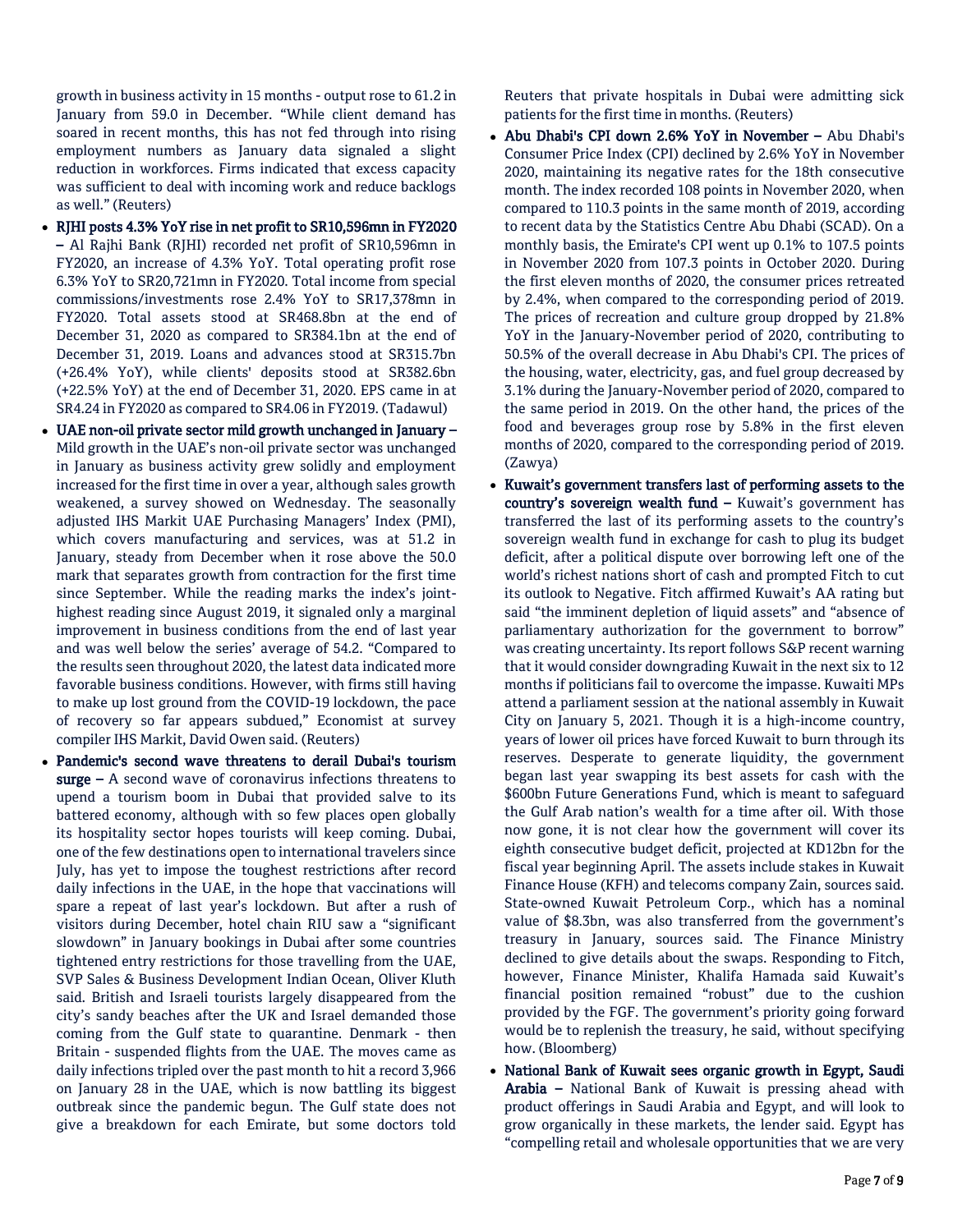well positioned to seize. In Saudi Arabia, our wealth management proposition has generated strong momentum." Lender also intends to maintain conservative approach to risk. (Bloomberg)

 Bahrain sells BHD26mn 182-day Islamic Sukuk; bid-cover at 10.65x – Bahrain sold BHD26mn of 182-day Islamic Sukuk due on August 5 on February 2, 2021. Investors offered to buy 10.65 times the amount of securities sold. The Sukuk have a yield of 2.35% and will settle on February 4, 2021. (Bloomberg)